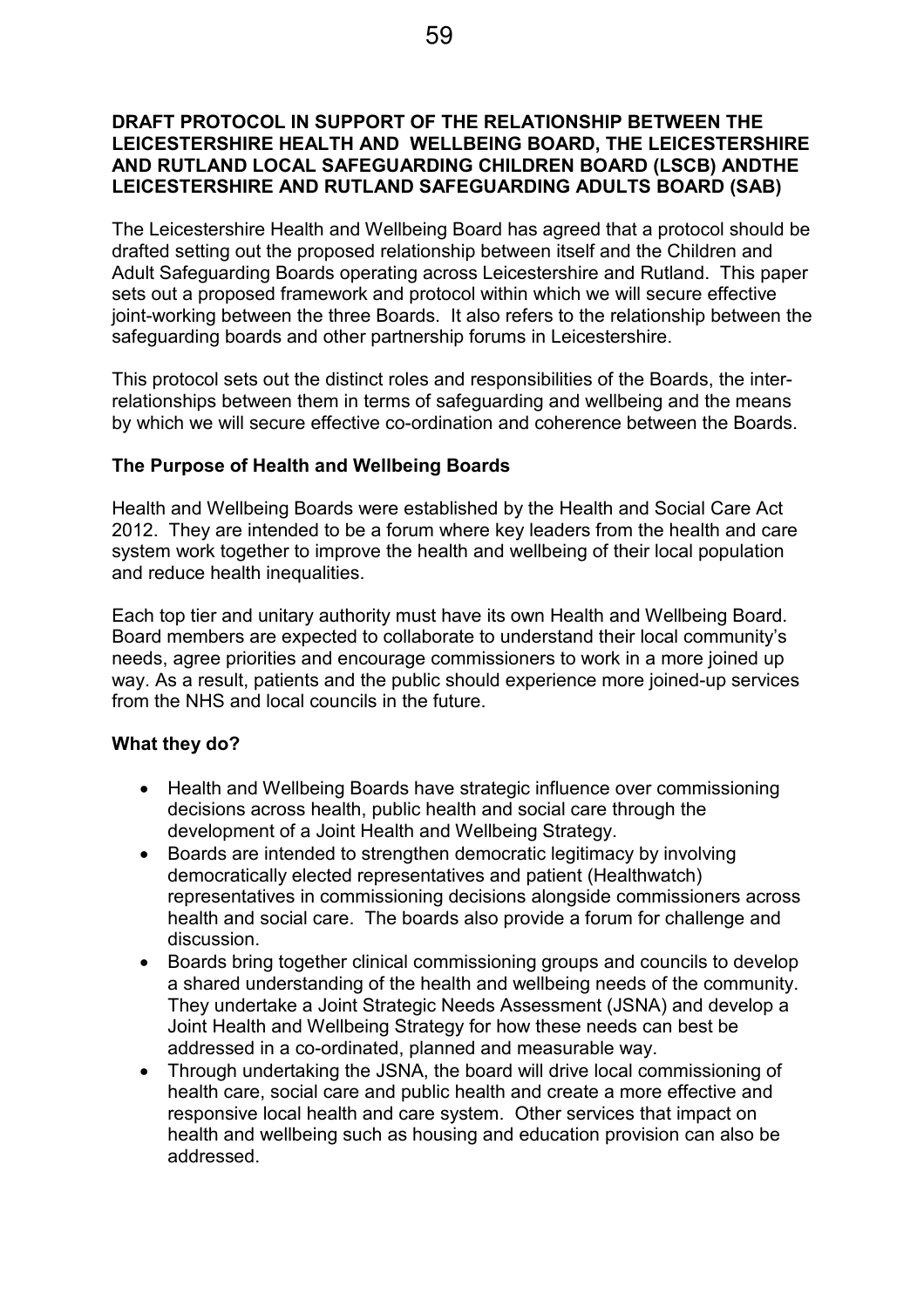For the terms of reference for the Leicestershire Health and Wellbeing Board, please visit www.leics.gov.uk/healthwellbeingboard.

# The Purpose of Safeguarding Boards

# Leicestershire and Rutland Local Safeguarding Children Board (LSCB)

The key objectives of the LSCB are compliant with those set out in 'Working Together to Safeguard Children 2013':

- To co-ordinate local work to safeguard and promote the well-being of children;
- To ensure the effectiveness of that work.

Safeguarding and promoting the welfare of children is defined as:

- Protecting children from maltreatment
- Preventing impairment of children's health or development
- Ensuring that children are growing up in circumstances consistent with the provision of safe and effective care
- Taking action to enable all children to have the best outcomes.

A key objective in undertaking these roles is to enable children to have optimum life chances and enter adulthood successfully.

The role of the LSCB is to scrutinise and challenge the work of agencies both individually and collectively. The LSCB is not operationally responsible for managers and staff in constituent agencies.

### Leicestershire and Rutland Safeguarding Adults Boards (SAB)

Safeguarding Adult Boards are not currently statutory bodies but this is likely to change with the passage of the forthcoming Care Bill. Currently Boards operate within the framework promoted by 'No Secrets' which was published by the Department for Health and the Home Office in March 2000 and by 'Safeguarding Adults' which was published by the then Association of Directors of Social Services in October 2005.

The focus of the work of Safeguarding Adults Boards is 'vulnerable' adults. The forms of abuse which the Board aims to prevent and address are: physical abuse, sexual abuse, psychological abuse, financial or material abuse, neglect or acts of omission, discriminatory abuse.

The role of the SAB is to ensure effective safeguarding arrangements are in place in both the commissioning and provision of services to vulnerable adults by individual agencies and to ensure the effective interagency working in this respect.

The SAB has identified agreed objectives and priorities for its work which include clear policy, procedural and practice arrangements, mechanisms to secure coordination of activities between agencies, the provision of training and workforce development in support of safeguarding and quality assurance and performance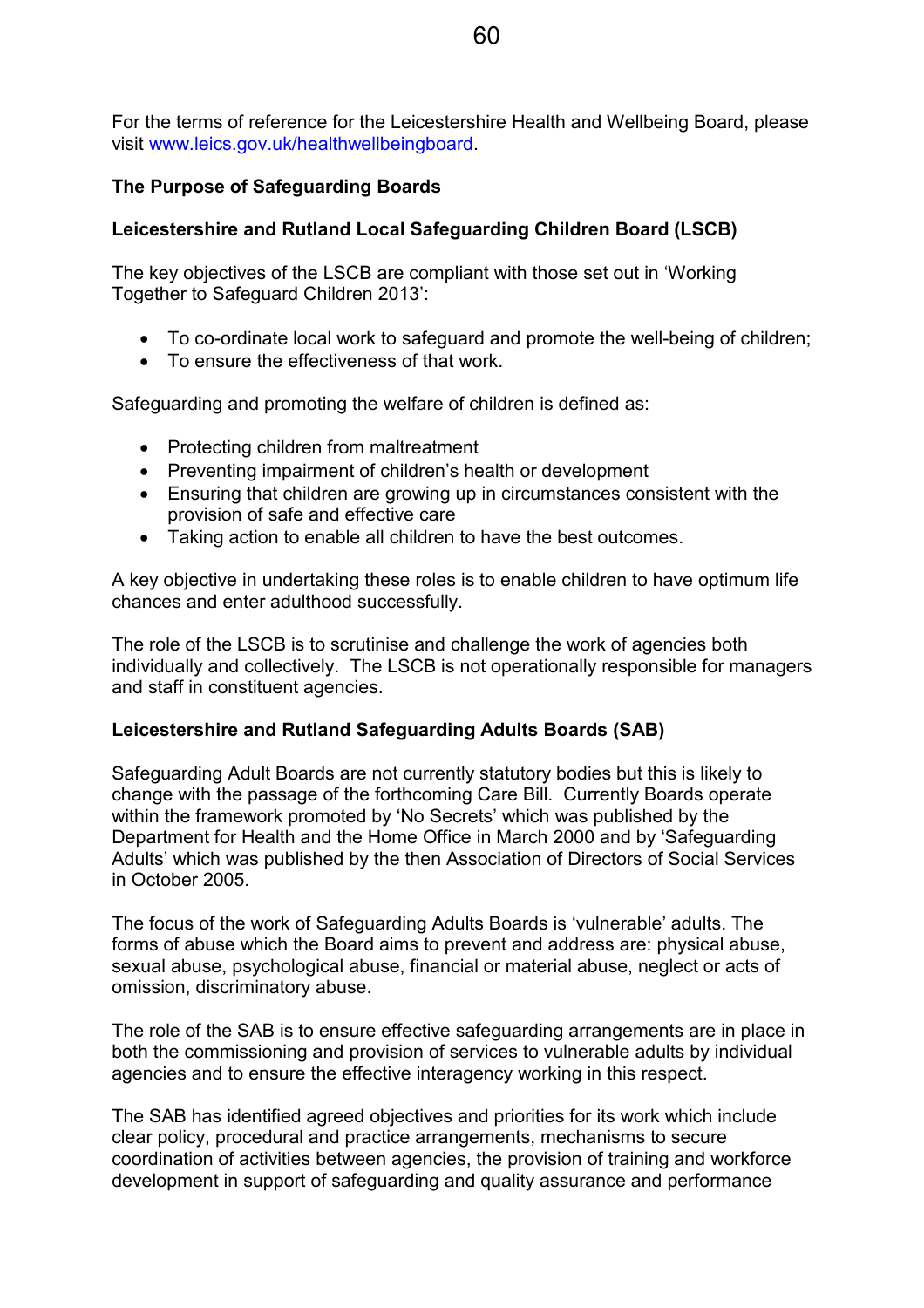management arrangements to test the effectiveness of safeguarding and the impact of the Board.

## Role of the Director of Children and Young People's Service

The Director of Children and Young People's Service, under Section 18 of the Children Act 2004, has responsibility for ensuring that a local authority meets their specific duties to organise and plan services and to safeguard and promote the welfare of children

## The need for effective communication and engagement between the Boards.

Safeguarding is everyone's business. As such, all key strategic plans whether they be formulated by individual agencies or by partnership forums should include safeguarding as a cross-cutting theme to ensure that existing strategies and service delivery as well as emerging plans for change and improvement include effective safeguarding arrangements that ensure that all people of Leicestershire are safe and their well-being is protected. The two safeguarding boards have a responsibility to scrutinise and challenge these arrangements.

The Health and Wellbeing Strategy will become a key commissioning strategy for the delivery of services to children and adults across Leicestershire and so it is critical that in drawing up, delivering and evaluating the strategy there is effective interchange between the Leicestershire Health and Wellbeing Board and the two safeguarding boards.

Specifically there need to be formal interfaces between the Health and Wellbeing Board and the Safeguarding Boards at key points including:

- The needs analyses that drive the formulation of the annual Health and Wellbeing Strategy and the Safeguarding Boards' Business Plans. This needs to be reciprocal in nature ensuring both that safeguarding boards' needs analyses are fed into the JSNA and that the outcomes of the JSNA are fed back into safeguarding boards' planning;
- Ensuring each Board is regularly updated on progress made in the implementation of the Health and Wellbeing Strategy and the individual Board Business Plans in a context of mutual scrutiny and challenge;
- Annually reporting evaluations of performance on Plans again to provide the opportunity for reciprocal scrutiny and challenge and to enable Boards to feed any improvement and development needs into the planning process for future years' strategies and plans.

Whilst currently there is no statutory requirement to secure a formal relationship between the Health and Wellbeing Board and the Safeguarding Boards there is guidance steering in this direction that may become a requirement.

Whilst 'Working Together 2013' did not formalise the relationship between the Health and Wellbeing Board and the Local Safeguarding Children Board as had been anticipated there is an expectation that the LSCB's annual report should be submitted to the Chair of the Health and Well-Being Board and of cross-Board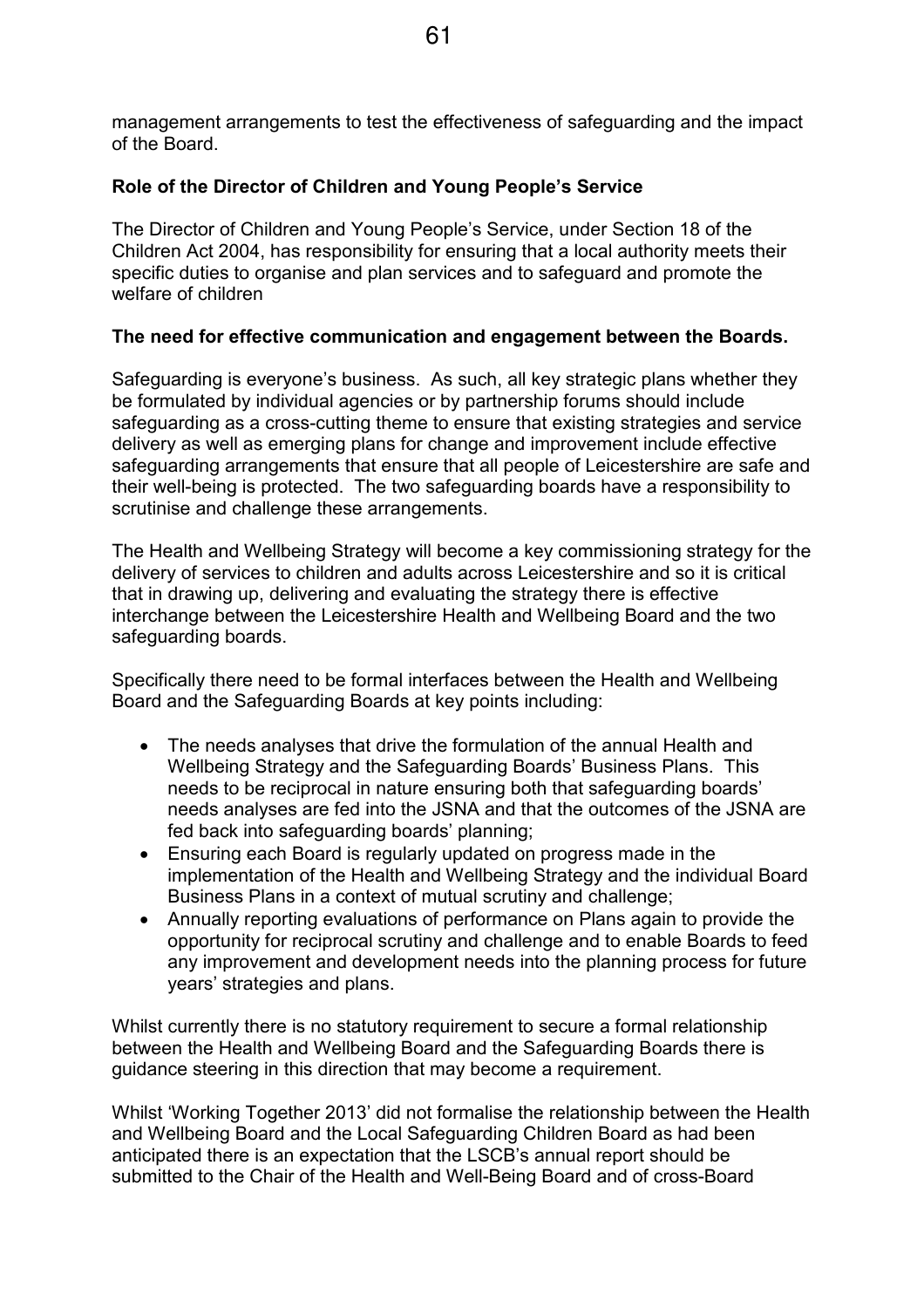engagement in relation to the JSNA. It is possible that guidance in relation to Safeguarding Adult Boards will be included when they are put on a statutory footing. The opportunities presented by a formal working relationship between the Leicestershire Health and Wellbeing Board and the Leicestershire and Rutland LSCB and SAB can, therefore be summarised as follows:

- Securing an integrated approach to the JSNA, ensuring comprehensive safeguarding data analysis in the JSNA, in line with Working Together guidance
- Aligning the work of the LSCB Business Plan and SAB Strategic Plan with the Joint Health and Wellbeing Strategy and related priority setting
- Ensuring safeguarding is "everyone's business", reflected in the public health agenda and related determinant of health policies and strategies.
- Evaluating the impact of the Joint Health and Wellbeing Strategy on safeguarding outcomes, and of safeguarding on wider determinants of health outcomes
- Identifying coordinated approach to performance management, transformational change and commissioning
- Cross Board scrutiny and challenge and ''holding to account'': the Wellbeing Board for embedding safeguarding, and the Safeguarding Boards for overall performance and contribution to the Joint Health and Wellbeing Strategy.

# Arrangements to secure co-ordination between the Boards.

In order to secure the opportunities identified above it is proposed that the following arrangements would be put in place to ensure effective co-ordination and coherence in the work of the three Boards.

- 1. Between September and November each year the Independent Chair of the two Safeguarding Boards would present to the Leicestershire Health and Wellbeing Board their Annual Reports outlining performance against Business Plan objectives in the previous financial year. This would be supplemented by a position statement on the Boards' performance in the current financial year. This would provide the opportunity for the Health and Wellbeing Board to scrutinise and challenge the performance of the Boards, to draw across data to be included in the JSNA and to reflect on key issues that may need to be incorporated in the refresh of the Leicestershire Health and Wellbeing Strategy.
- 2. Between October and February the Leicestershire Health and Wellbeing Board to present to the safeguarding boards the review of the Health and Wellbeing Strategy, the refreshed JSNA and the proposed priorities and objectives for the refreshed Health and Wellbeing Strategy to enable the safeguarding boards to scrutinise and challenge performance of the Leicestershire Health and Wellbeing Board and to ensure that their refreshed Business Plans appropriately reflect relevant priorities set in the refreshed Health and Wellbeing Commissioning Strategy.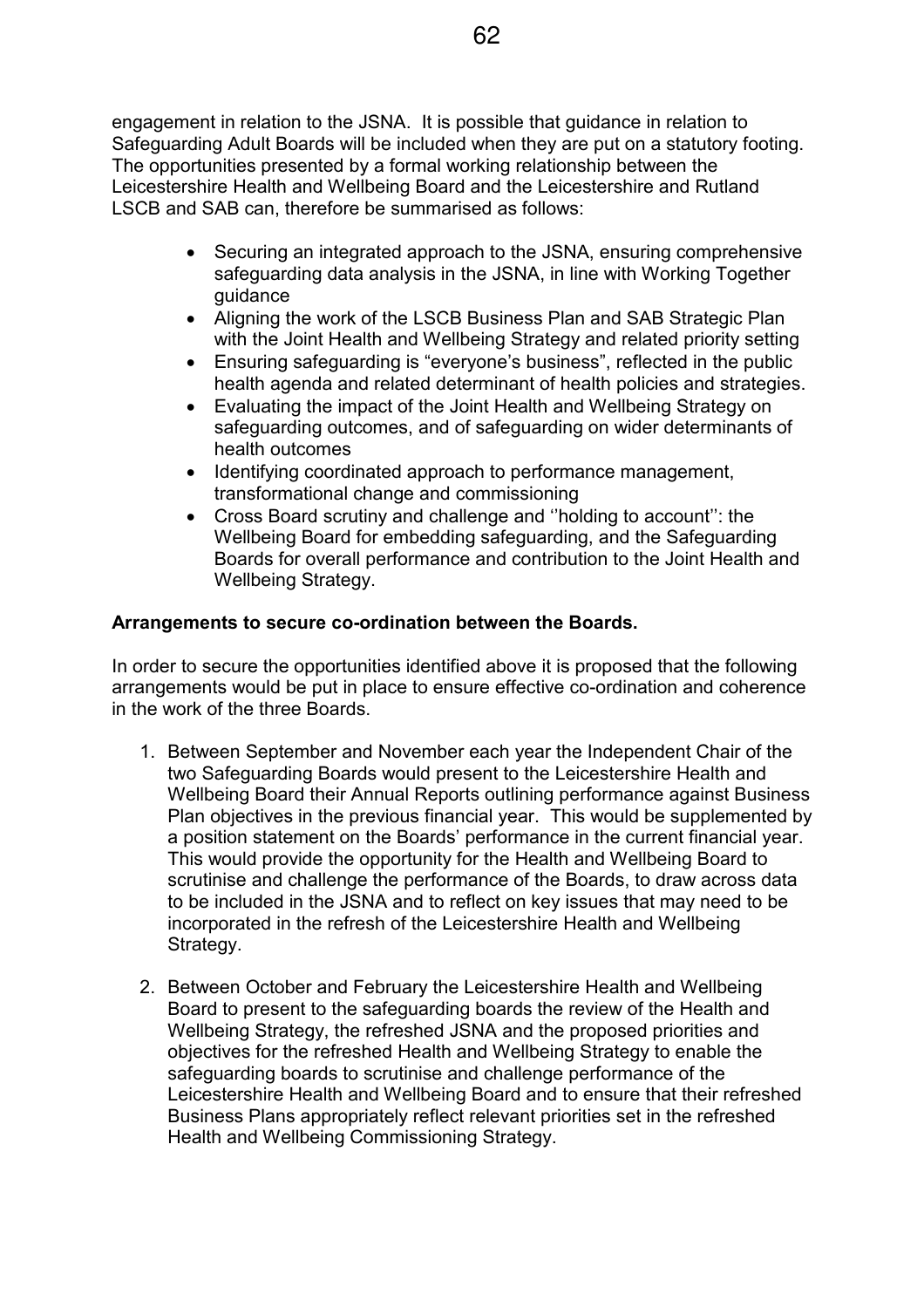3. In April/May the Boards will share their refreshed Plans for the coming financial year to ensure co-ordination and coherence.

## Relationships between the Safeguarding Boards and other partnership forums reporting to the Health and Well-Being Board.

The Leicestershire Health and Wellbeing Board forms part of the Leicestershire Local Strategic Partnership arrangements (Leicestershire Together). There are five other partnership boards which are responsible for leading on the delivery of the Leicestershire Together Strategy, all of which are respresented on the Leicestershire Together Board (political) and Executive (senior officer):-

- Supporting Leicestershire Families Board
- Safer Communities Board
- Children's and Young People's Commissioning Board
- Environment Board
- Local Enterprise Partnership.

Supporting these five Boards are a number of supporting and cross-cutting partnerships, for example the Rural Partnership and Housing Services Partnership.

The Leicestershire Health and Wellbeing Board is also a statutory committee of Leicestershire County Council. Iit has a substructure to lead on delivering the key strategic work strands to ensure we meet the health and wellbeing needs of the local population, key subgroups of the Board are:

- Staying Healthy Board,
- Integrated Commissioning Board,
- Substance Misuse Board,
- JSNA and Joint Health and Wellbeing Strategy Steering Board,
- Health Protection Board.

At present there is a formal protocol between the LSCB and the Children and Young People's Commissioning Board. There is no requirement for such a relationship in the proposed revised version of 'Working Together' since Children's Trusts are no longer a statutory requirement, but both Boards are agreed that a shared protocol is good practice and should be retained.

In the context of our aim to ensure that 'Safeguarding is Everyone's Business' it is intended that there should be effective co-ordination and coherence in relation to safeguarding and well-being between the two safeguarding boards and the key strategic partnership forums leading on the strands listed above. This will be achieved in part by the arrangements set out above but it is also critical that there are processes in place to ensure effective cross-working, scrutiny and challenge between the safeguarding boards and other partnership forums. This will be achieved in two ways:

• Formally sharing annual plans during the formulation stages to enable coordination and coherence where there are business overlaps;